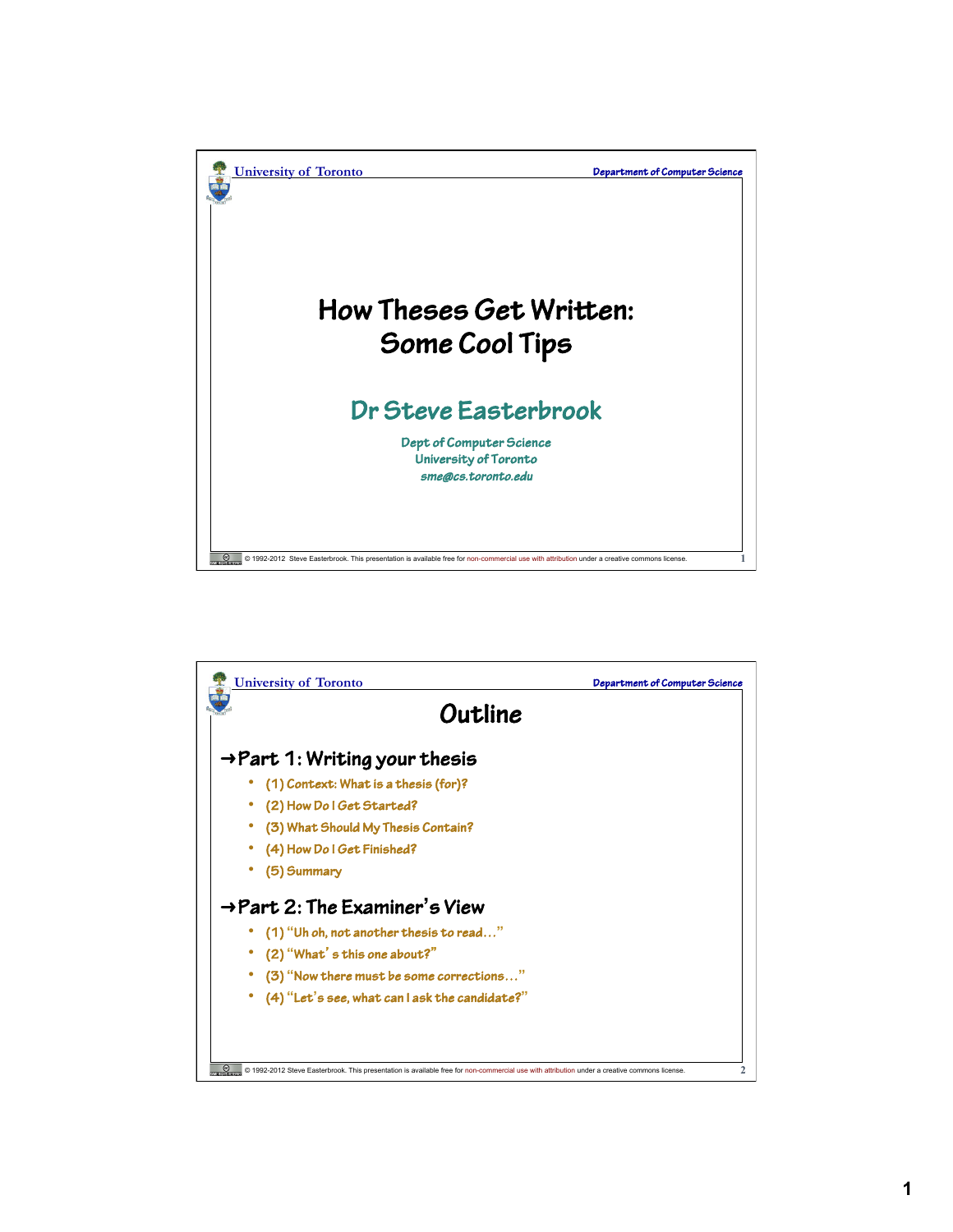

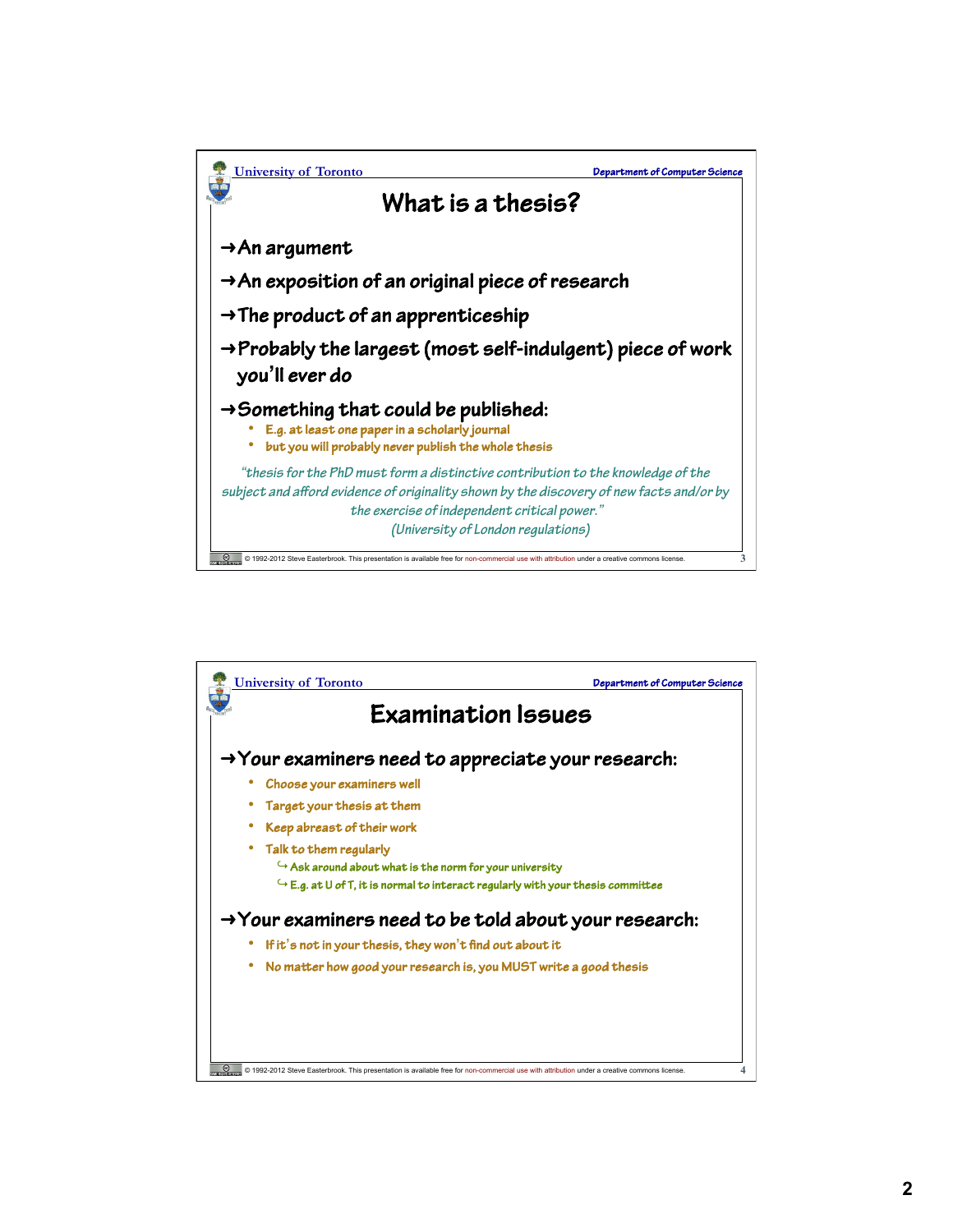

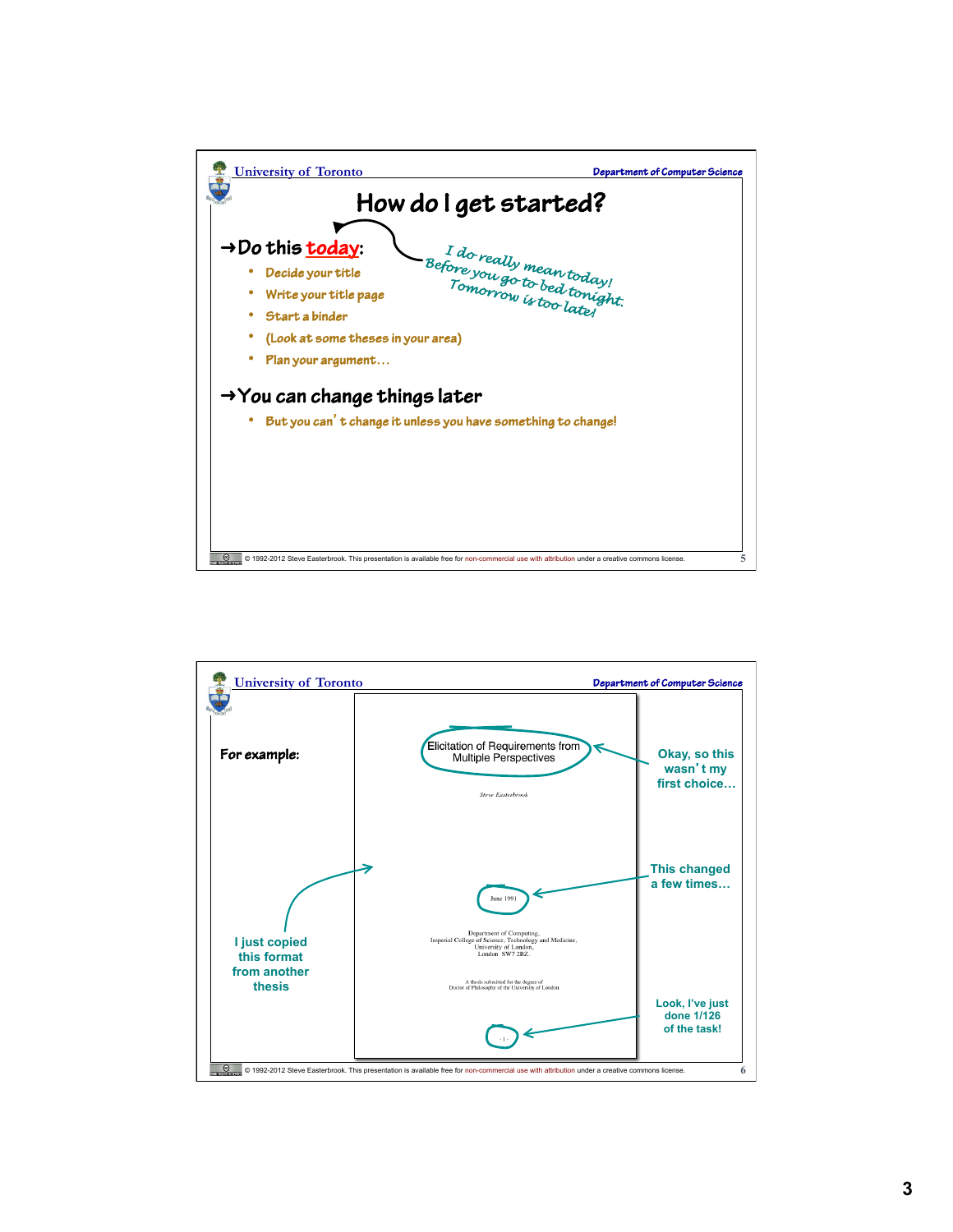| <b>University of Toronto</b><br>Department of Computer Science<br>Plan Your Argument |                |  |  |  |
|--------------------------------------------------------------------------------------|----------------|--|--|--|
| One sentence for each:                                                               | <b>Example</b> |  |  |  |
| Introduction<br>(area of study)                                                      |                |  |  |  |
| The problem<br>(that I tackle)                                                       |                |  |  |  |
| What the literature says about<br>this problem                                       |                |  |  |  |
| How I tackle this problem                                                            |                |  |  |  |
| How I implement my solution                                                          |                |  |  |  |
| The result                                                                           |                |  |  |  |

| Plan Your Argument                             |                                                                                                                                                                                                                                                    |  |  |  |  |
|------------------------------------------------|----------------------------------------------------------------------------------------------------------------------------------------------------------------------------------------------------------------------------------------------------|--|--|--|--|
| One sentence for each:                         | <b>Example</b>                                                                                                                                                                                                                                     |  |  |  |  |
| Introduction<br>(area of study)                | "In widgetology, it's long been understood that you have to<br>glomp the widgets before you can squiffle them                                                                                                                                      |  |  |  |  |
| The problem<br>(that I tackle)                 | "But there is still no known general method to determine when<br>they've been sufficiently glomped                                                                                                                                                 |  |  |  |  |
| What the literature says about<br>this problem | "The literature describes several specialist techniques that<br>measure how wizzled or how whomped the widgets have become<br>during glomping, but all of these involve slowing down the<br>glomping, and thus risking a fracturing of the widgets |  |  |  |  |
| How I tackle this problem                      | "In this thesis, we introduce a new glomping technique, which we<br>call googa-glomping, that allows direct measurement of<br>whifflization, a superior metric for assessing squiffle-readiness                                                    |  |  |  |  |
| How I implement my solution                    | "We describe a series of experiments on each of the five major<br>types of widget, and show that in each case, googa-glomping<br>runs faster than competing techniques, and produces glomped<br>widgets that are perfect for squiffling            |  |  |  |  |
| The result                                     | "We expect this new approach to dramatically reduce the cost of<br>squiffled widgets without any loss of quality, and hence make<br>mass production viable."                                                                                       |  |  |  |  |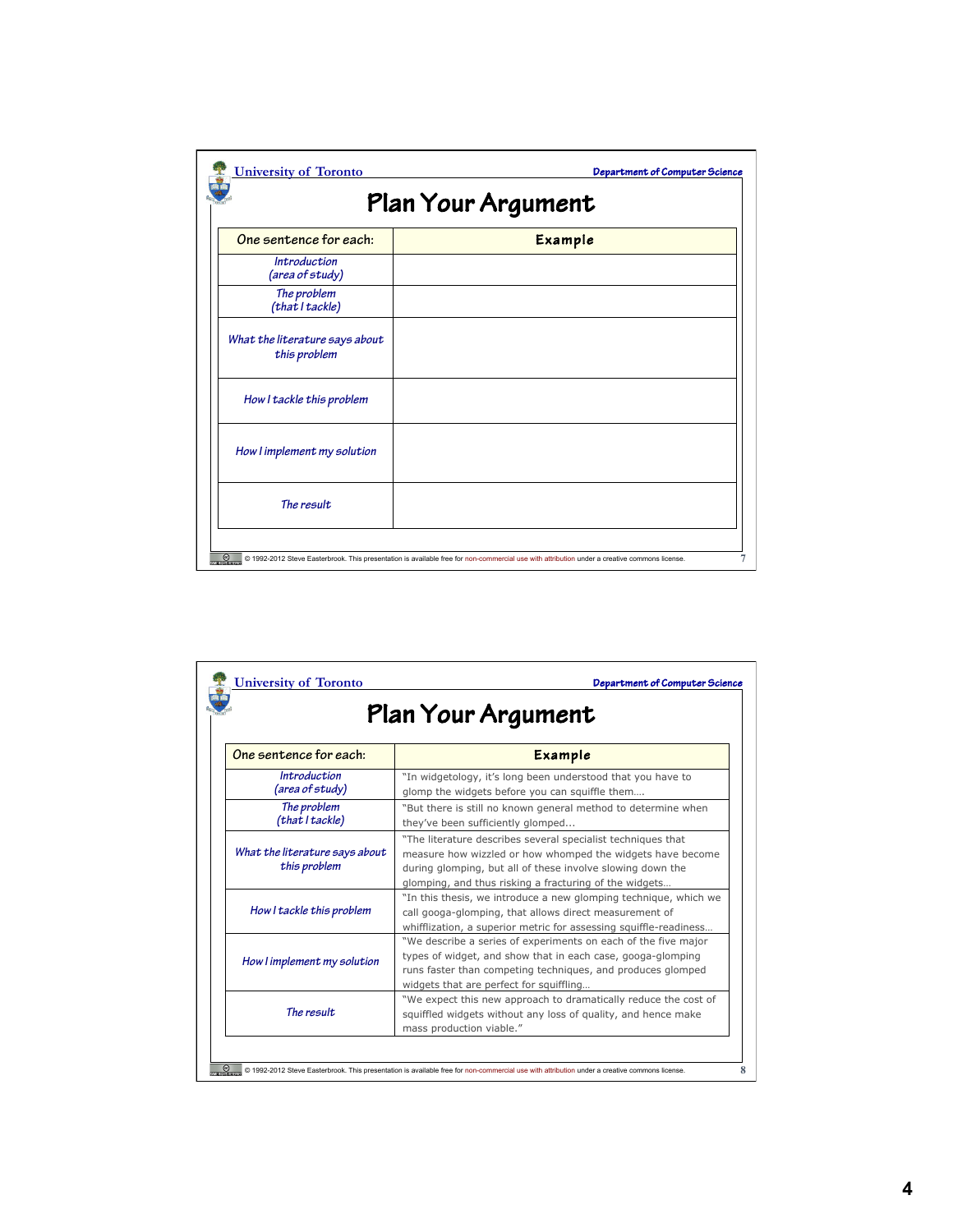| One sentence for each:                         | <b>Example</b>                                                                                                                                          |
|------------------------------------------------|---------------------------------------------------------------------------------------------------------------------------------------------------------|
| Introduction<br>(area of study)                | A PhD is examined by submission of a thesis                                                                                                             |
| The problem<br>(that I tackle)                 | Many students fail to complete their thesis within the graduate<br>student funding period                                                               |
| What the literature says about<br>this problem | Studies show that late submission is highly correlated with<br>delaying the start of the write up                                                       |
| How I tackle this problem                      | In this talk, we propose an approach to PhD research that has<br>students start writing the thesis immediately                                          |
| How I implement my solution                    | The thesis outline then acts a workplan, and the entire research<br>process then becomes an exercise in collecting material for the<br>various chapters |
| The result                                     | Application of this model has been shown to greatly improve<br>submission rates, and reduce the stress on grad students.                                |

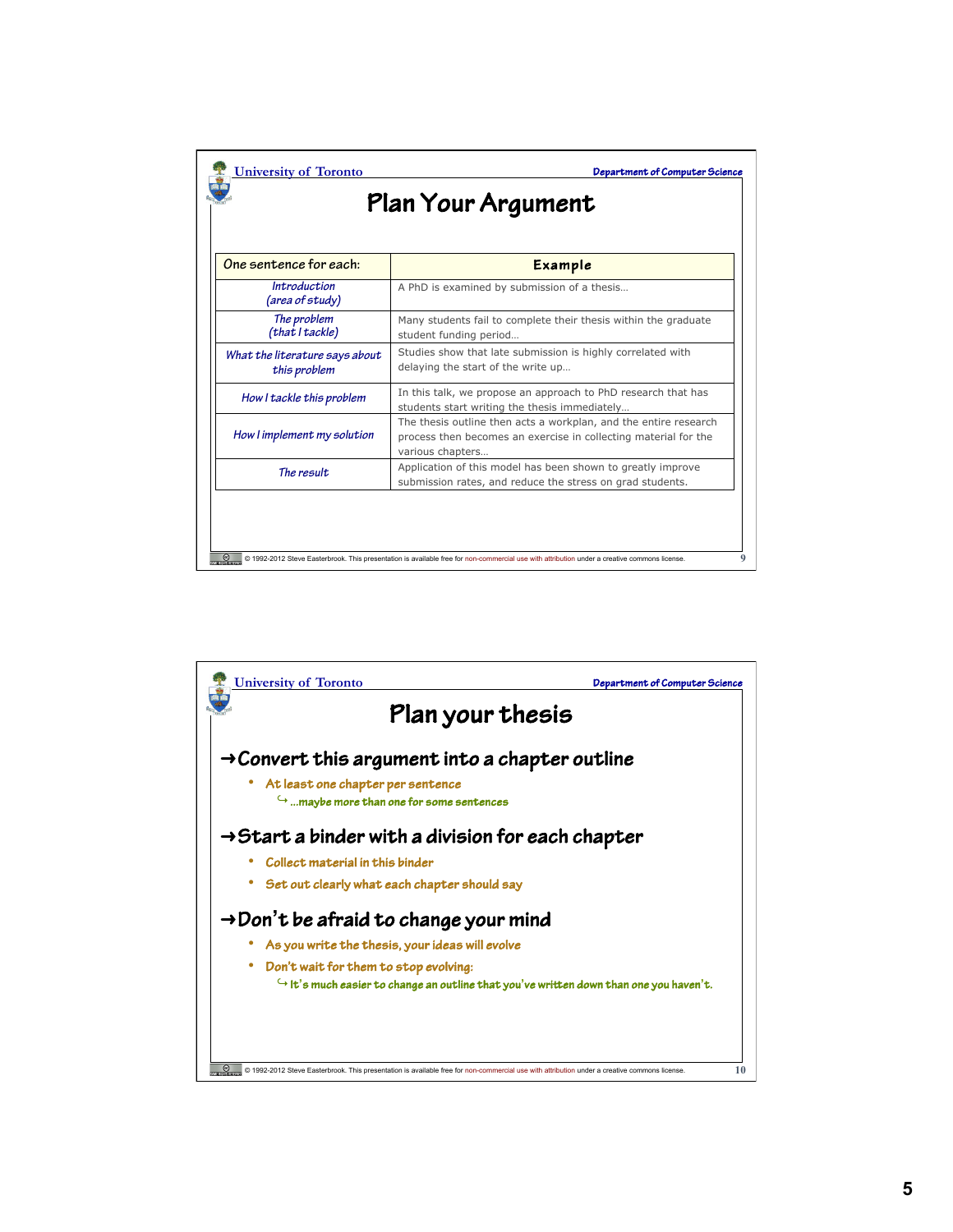

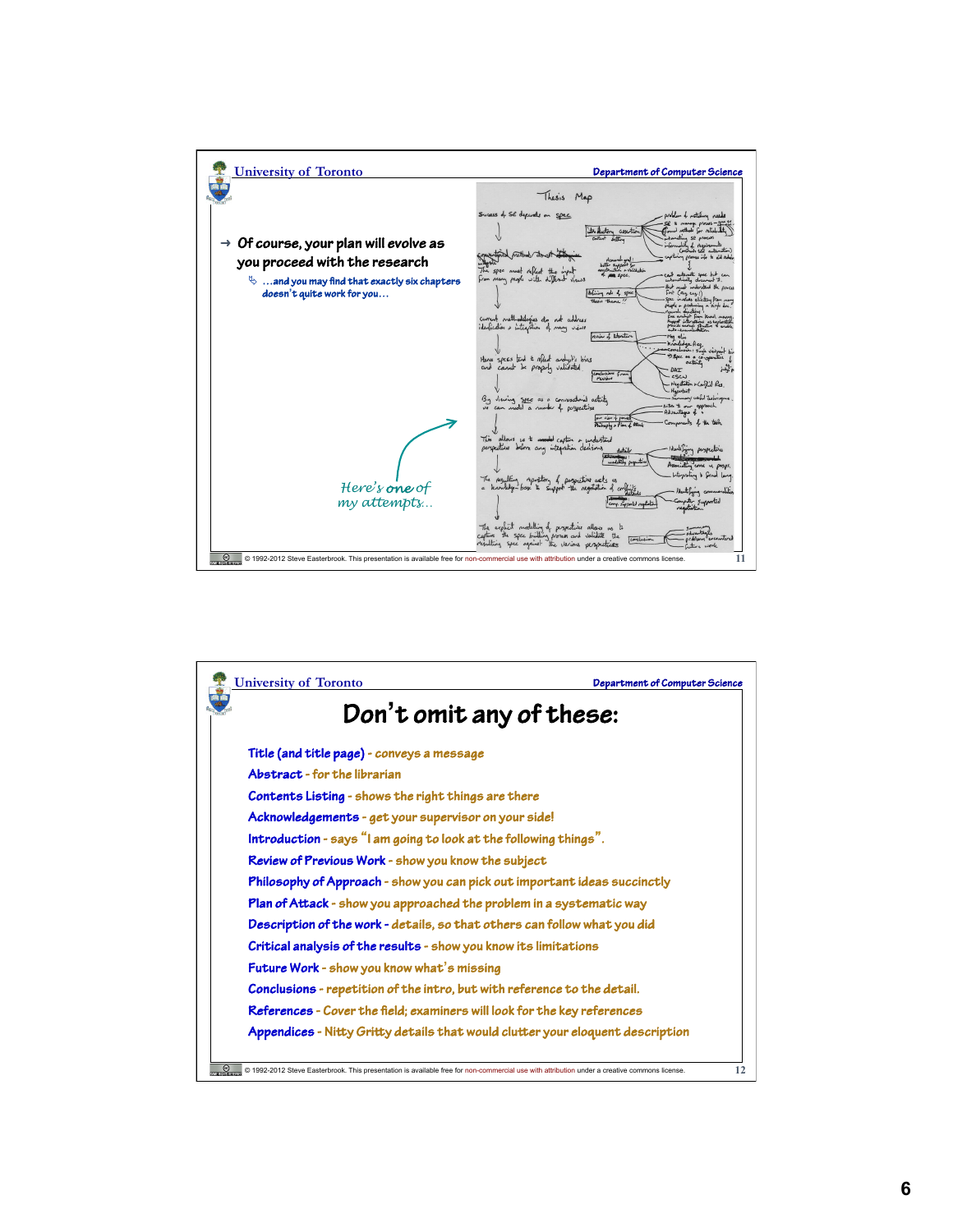|                       | <b>University of Toronto</b>                                                  | Department of Computer Science |                                                                           |  |  |  |  |
|-----------------------|-------------------------------------------------------------------------------|--------------------------------|---------------------------------------------------------------------------|--|--|--|--|
| Say everything thrice |                                                                               |                                |                                                                           |  |  |  |  |
|                       | $\rightarrow$ In the thesis as a whole:                                       |                                |                                                                           |  |  |  |  |
|                       | What the thesis will say<br>(Introduction)                                    | Details of the work<br>(Body)  | What the thesis said<br>(Conclusion)                                      |  |  |  |  |
|                       | $\rightarrow$ Within each chapter / section                                   |                                |                                                                           |  |  |  |  |
|                       | What this section says<br>(Signposting)                                       | The details<br>(Body)          | What this section said<br>(Summary)                                       |  |  |  |  |
|                       | $\rightarrow$ Within each paragraph<br>Each paragraph describes a single idea |                                | The first sentence introduces the idea (linking it with the previous one) |  |  |  |  |

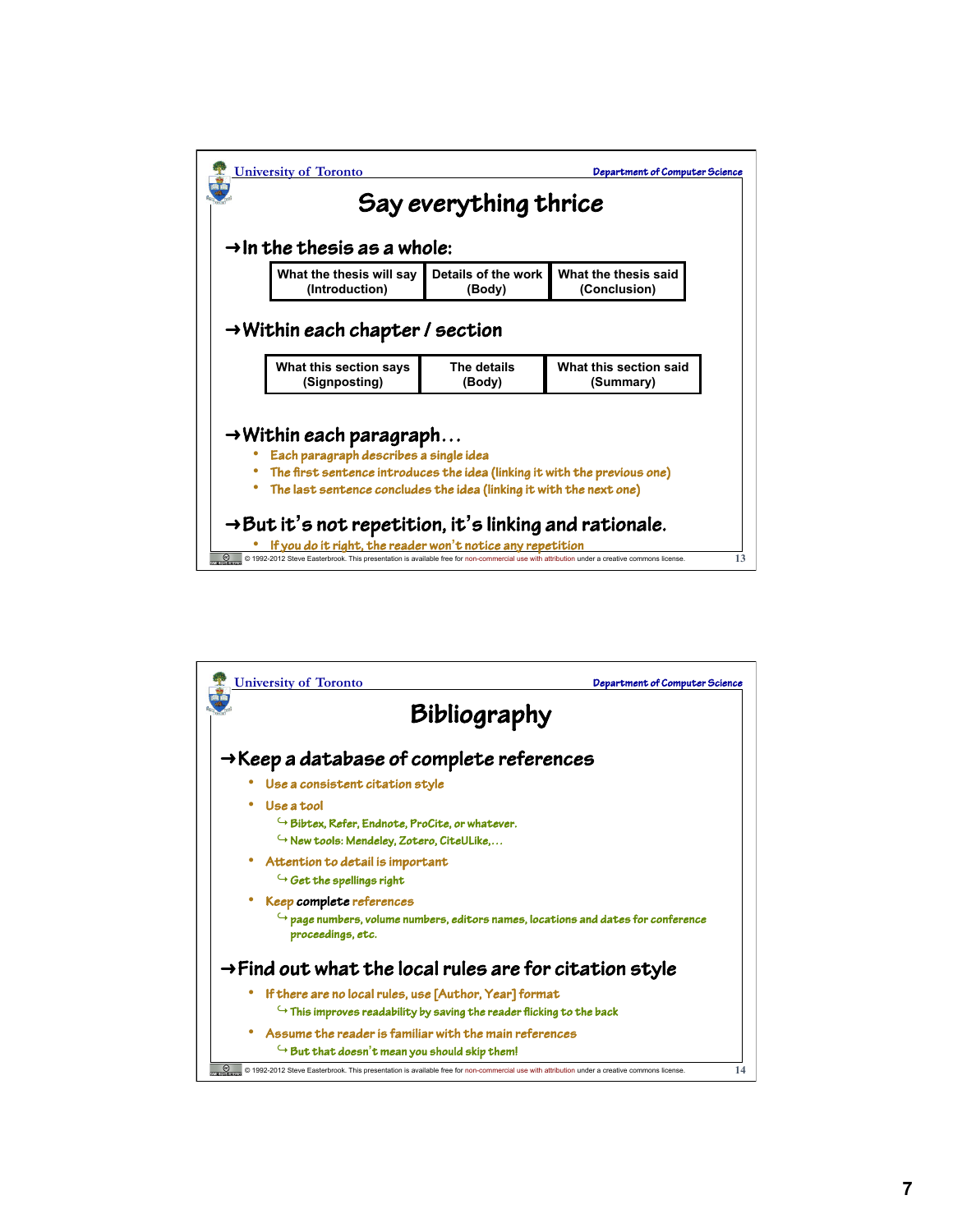

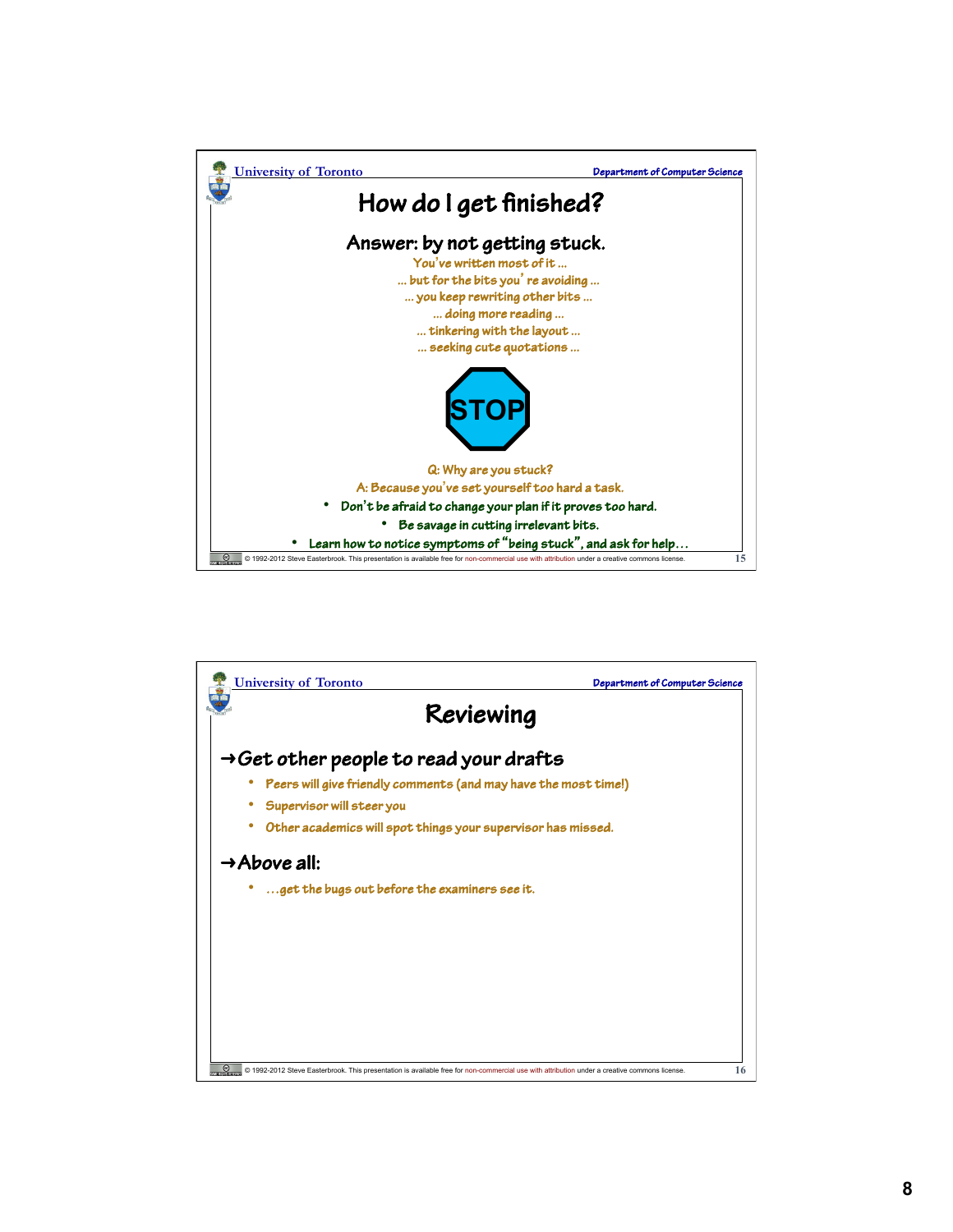

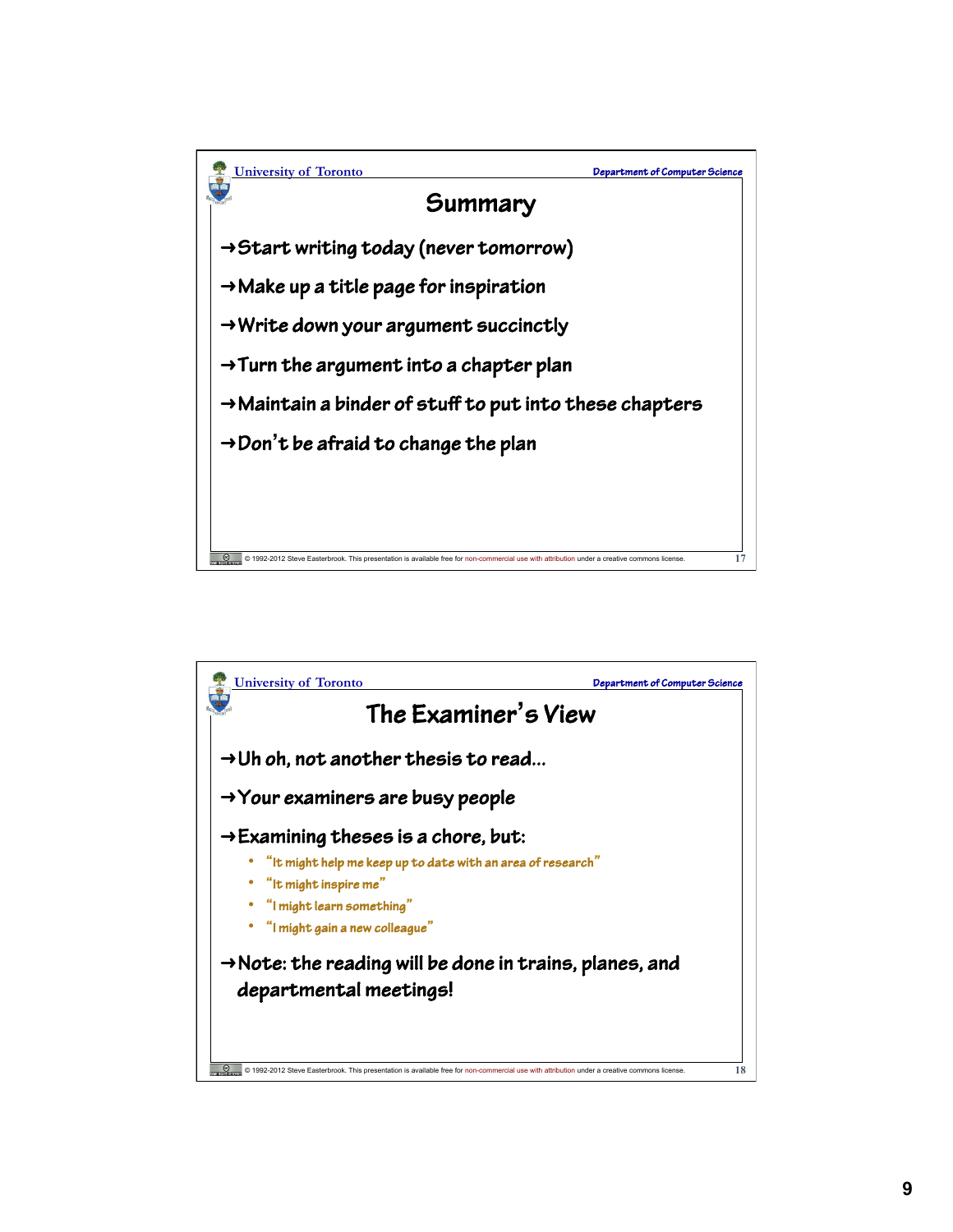

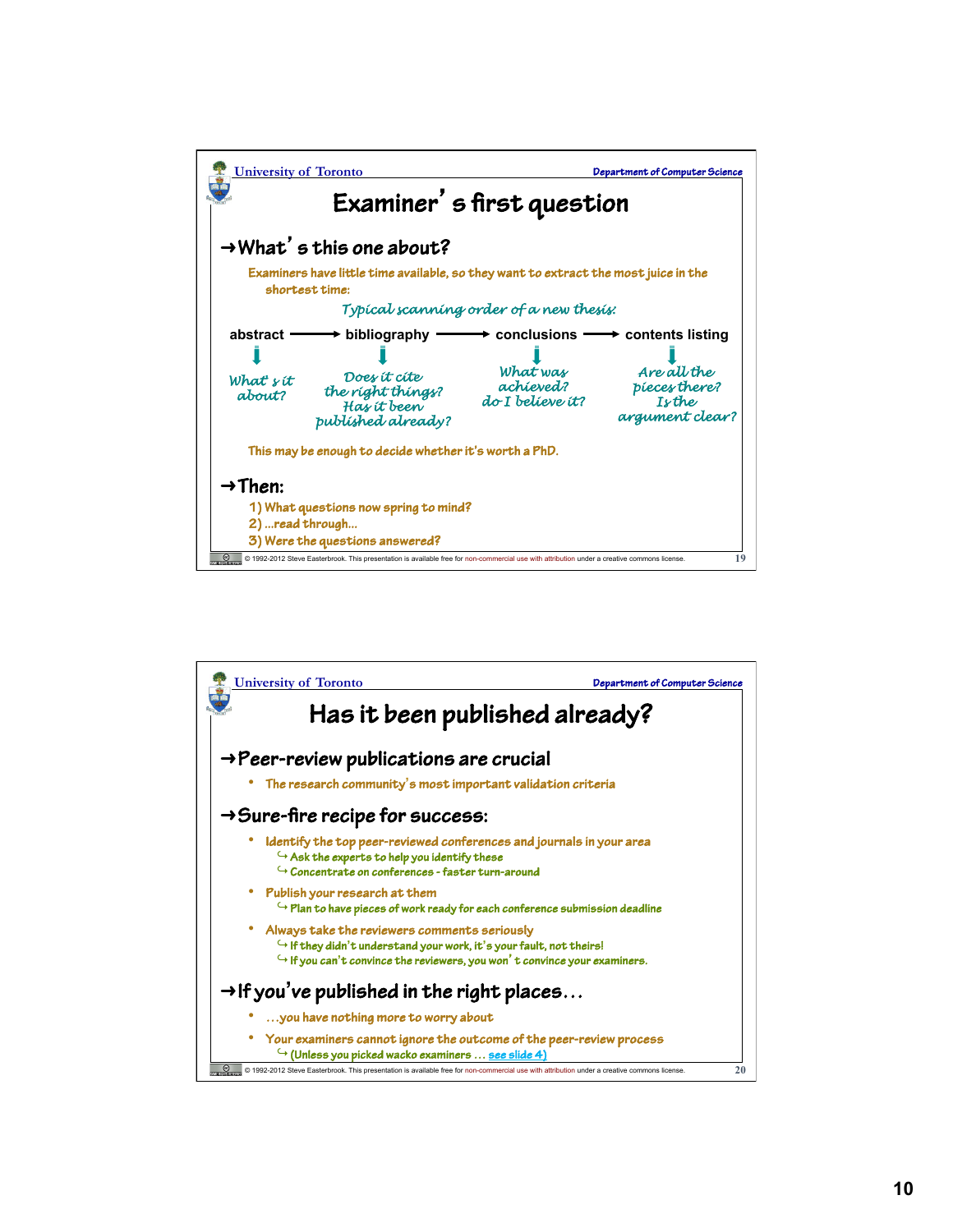

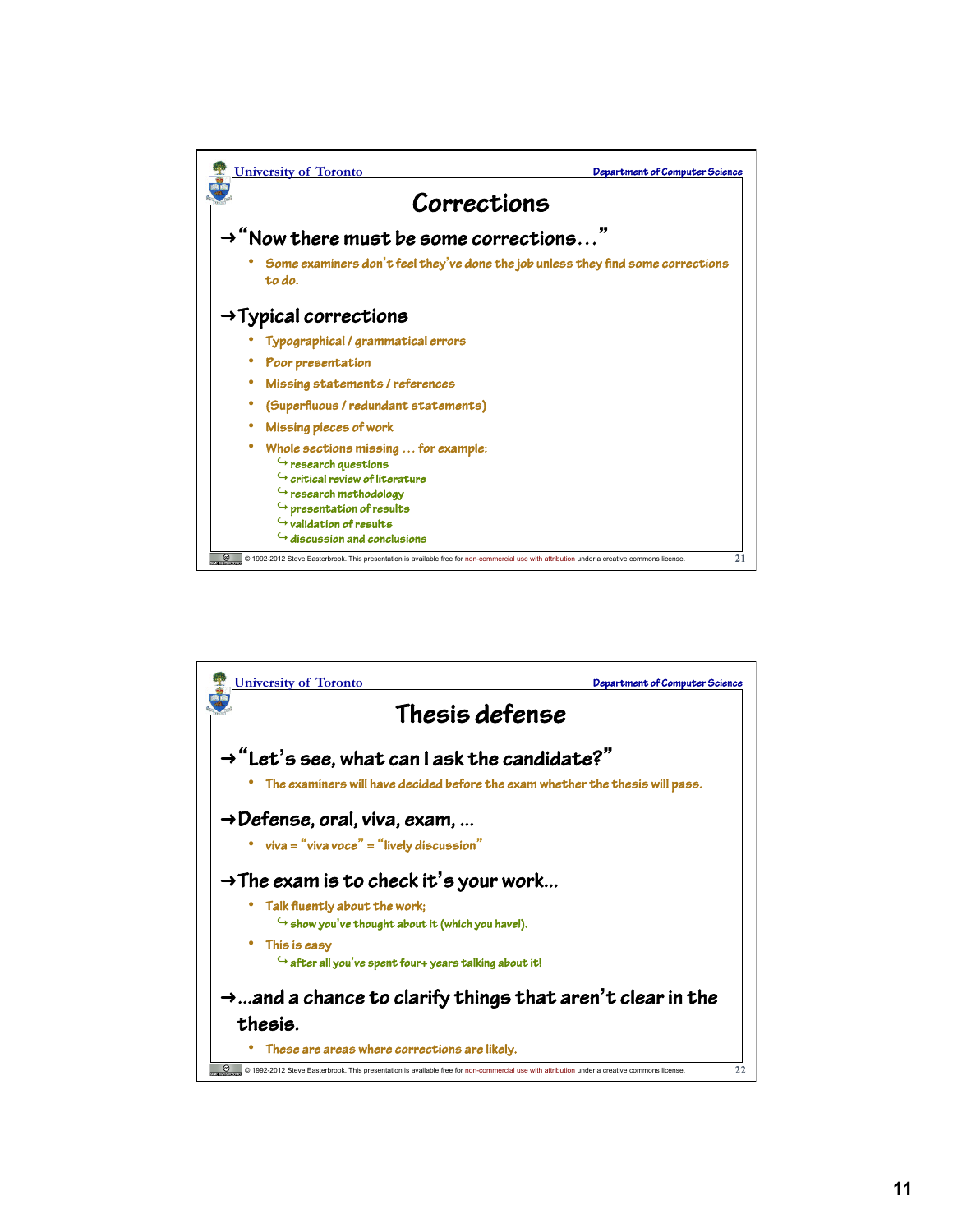